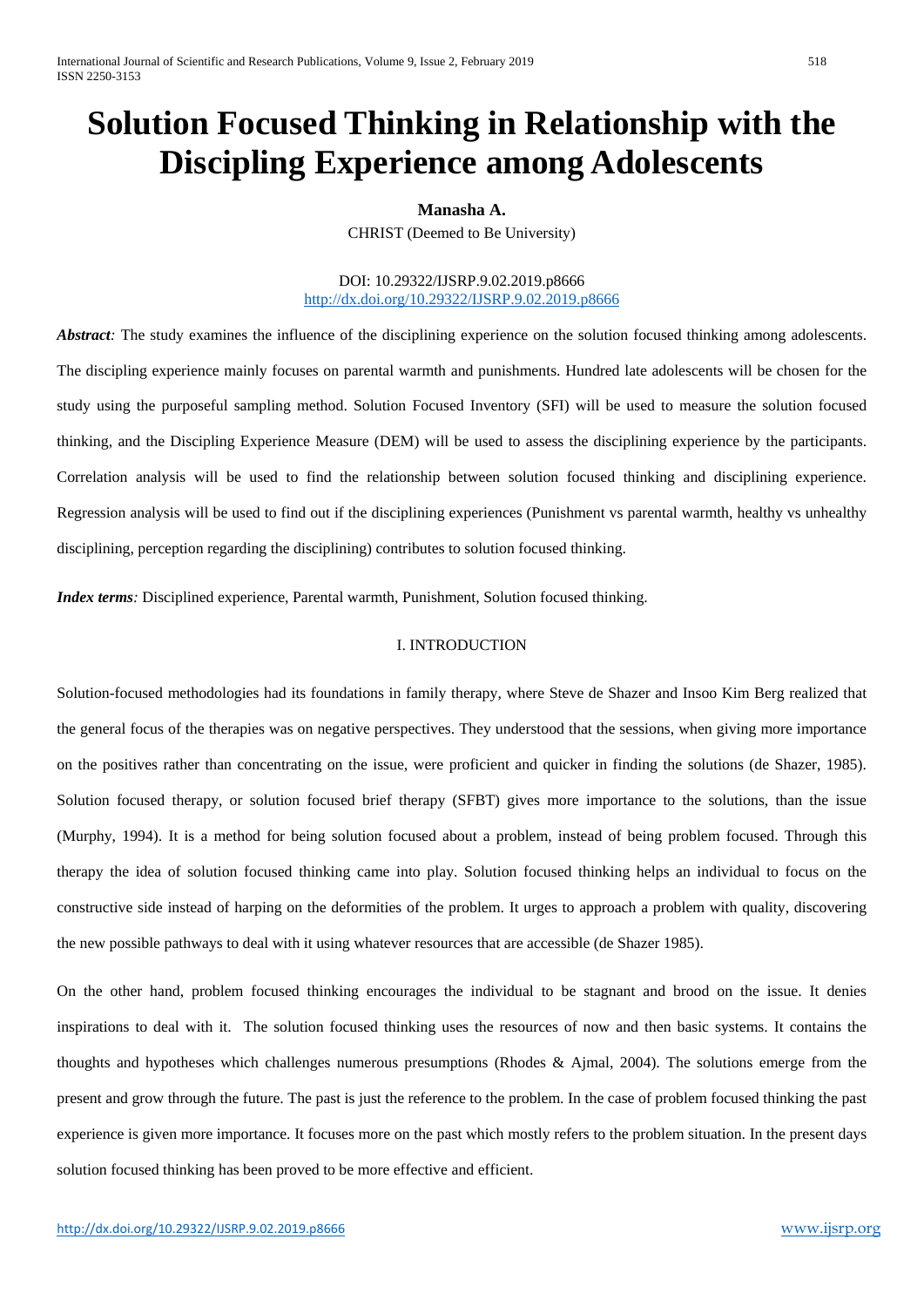Solution focused thinking need not be an inbuilt part of one's cognition. It can be developed through certain steps. To have solution focused thought, we ought to be mindful and clear about the problem and its circumstance, have the capability to comprehend the significance of it (Mueller, 2013). The solution of an issue relies upon the expectations or desired outcomes (Shazer and Berg, 1985). The importance is to "what works!" Once recognized what works, accomplish a greater amount of it. However, if a method doesn't work, avoid applying it again, because it may lead to something else! It is simpler to repeated successful behavior patterns than to change or stop the existing problematic behavior (Murphy, 1994).

Factors that makes an individual solution focused or problem focused may be various. One of the factors that might be influencing the thinking pattern may be the discipling experiences. Disciplining modifies the behavior of an individual, develops a character, protect the mental health, and has far reaching consequences. Parents do not undergo a professional training to apply disciplining methods. As per the attitude of the parent, disciplining experiences of an individual range from the extreme warmth to the extreme punishment of a continuum. Punishments helps a parent to instil fear in the child and thus avoid the elicitation or emission of undesirable behavior. Warmth, on the other hand, gives the child a sense of security. Though warmth and punishment tend to generate a different perspective among the children. both the technique has its own role in determining the future disciple of the child.

According to Hoffman (1964) both punishment and warmth has a positive correlation with the healthy experiences of the child. Durrant (2005) contrasts with this, saying that the effects of physical punishment are hard to understand in the long run. It may help in gaining immediate compliance. It helps in suppressing the behavior and compelling discipline in a particular moment (Newsom et al, 1983; Larzelere, 2000). There are chances that the punishment in childhood leading to future antisocial or aggressive behavior (Gershoff, 2002; Fergusson and Lynskey, 1997; Cohen and Broo, 1995; Mulvaney and Mebert, 2007). Hoffman (1964) also looked into the fact that the children who received more warmth were low in aggression.

If parental warmth or punishment experiences contribute to the thinking patterns of an individual is not a new question. There are various studies which showed that cognition may be shaped by parenting. However, studies have not yet explored if the discipling has an influence on the solution focused or problem focused thinking. The present study is an attempt to find out if the parental warmth or disciplining experiences has a relationship with the solution focused or problem focused thinking in the adolescents. We assume that majority of the adolescents idealize parental warmth as healthy disciplining method.

### II. RESEARCH METHODOLOGY

## *1. Hypothesis*

There is no significant relationship between the solution-focused thinking and the disciplining experiences among the adolescents.

#### *2. Sample*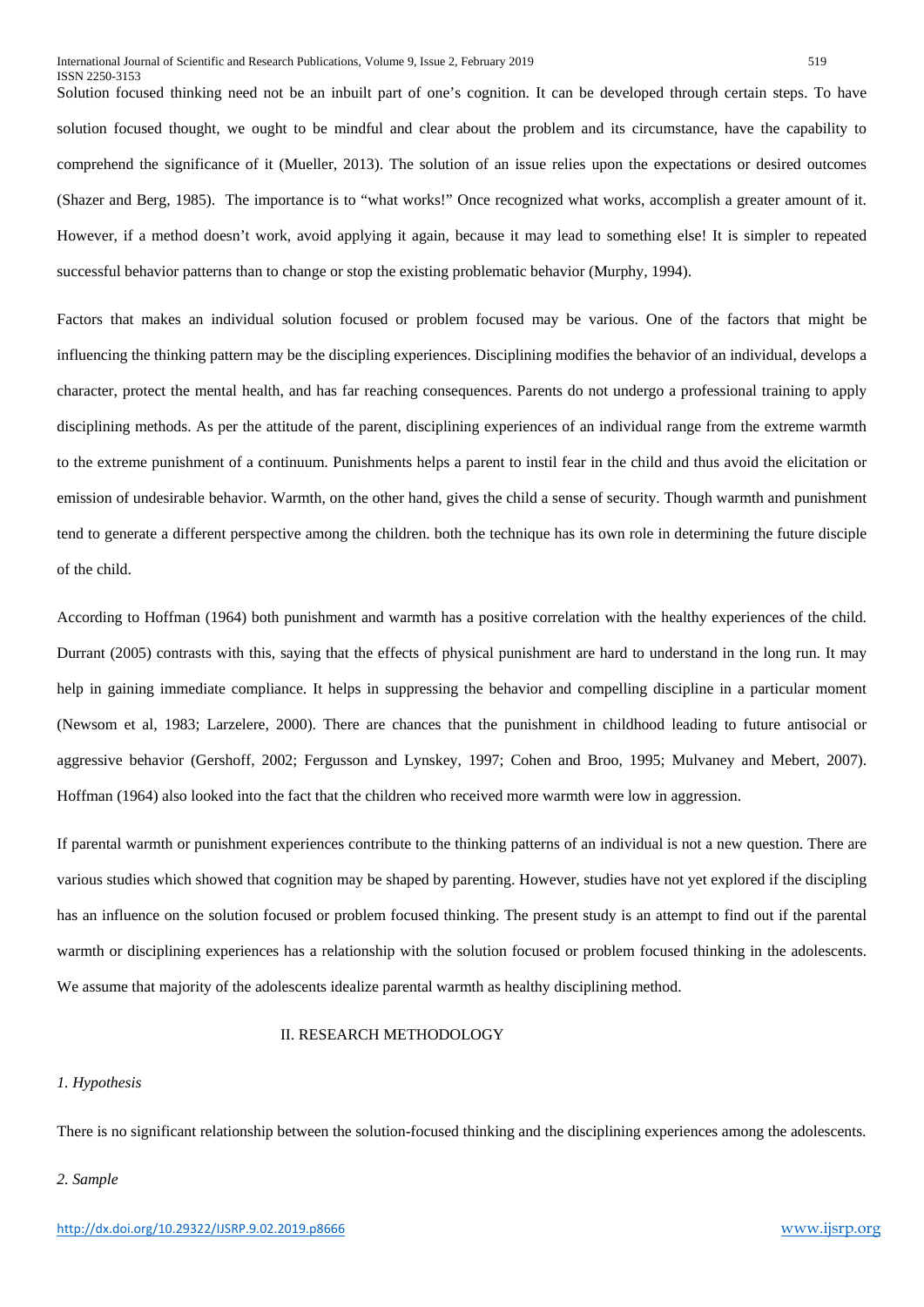The study included a sample of 101 adolescents between the age group of fifteen to twenty years of age of which sixty where women and 41 where men. The purposive sampling technique was used.

## *3. Procedure*

The data was collected through online questionnaire. The questionnaire includes both the two measures used for measuring solution focused thinking and the disciplining experience of the late adolescents. The questionnaire was made using google form and shared among the sample group.

## *4. Measures*

Solution Focused Inventory (SFI) was used to measure the solution focused thinking. The inventory has 12 items. There three subscale which measures the problem disengagement, goal orientation and resources activation of the sample group.

Discipling Experience Measure (DEM) was used to assess the disciplining experience by the participants on two bases mainly the parental warmth and parental punishment. The DEM also measures the perceived healthiness of discipline and also how "disciplining helped me'' of the sample group. The reliability of the solution focused inventory of the present study was 0.68 (Cronbach's alpha). The reliability of parental warmth was 0.87 and for parental punishment the reliability was 0.85.

## *5. Statistical Analysis*

The Mann Whitney U was used to statistically determine if there is any significant difference among men and women in the solution focused thinking, perceived healthiness in disciplining experience, warmth experience, punishment experience and if the disciplining helped. Spearman's rho correlation analysis was used to determine the relationship between solution focused thinking and the discipling experience among the late adolescents.

## III. RESULT

Normality tests indicated that the data of solution focussed thinking was normally distributed, but of disciplining experience measure was not normally distributed. Table 1 summarises whether the solution focused thinking and disciplining experience differs concerning the gender of the participants.

## Table 1

*Difference between men and women in solution focused thinking and disciplining experience (N<sub>Womrn</sub> = 60 N<sub>Men</sub> = 41)* 

|                           |        |           | Mann-Whitney |      |
|---------------------------|--------|-----------|--------------|------|
|                           | Gender | Mean Rank |              |      |
| Solution focused thinking | Women  | 51.97     | 1172.00      | 0.40 |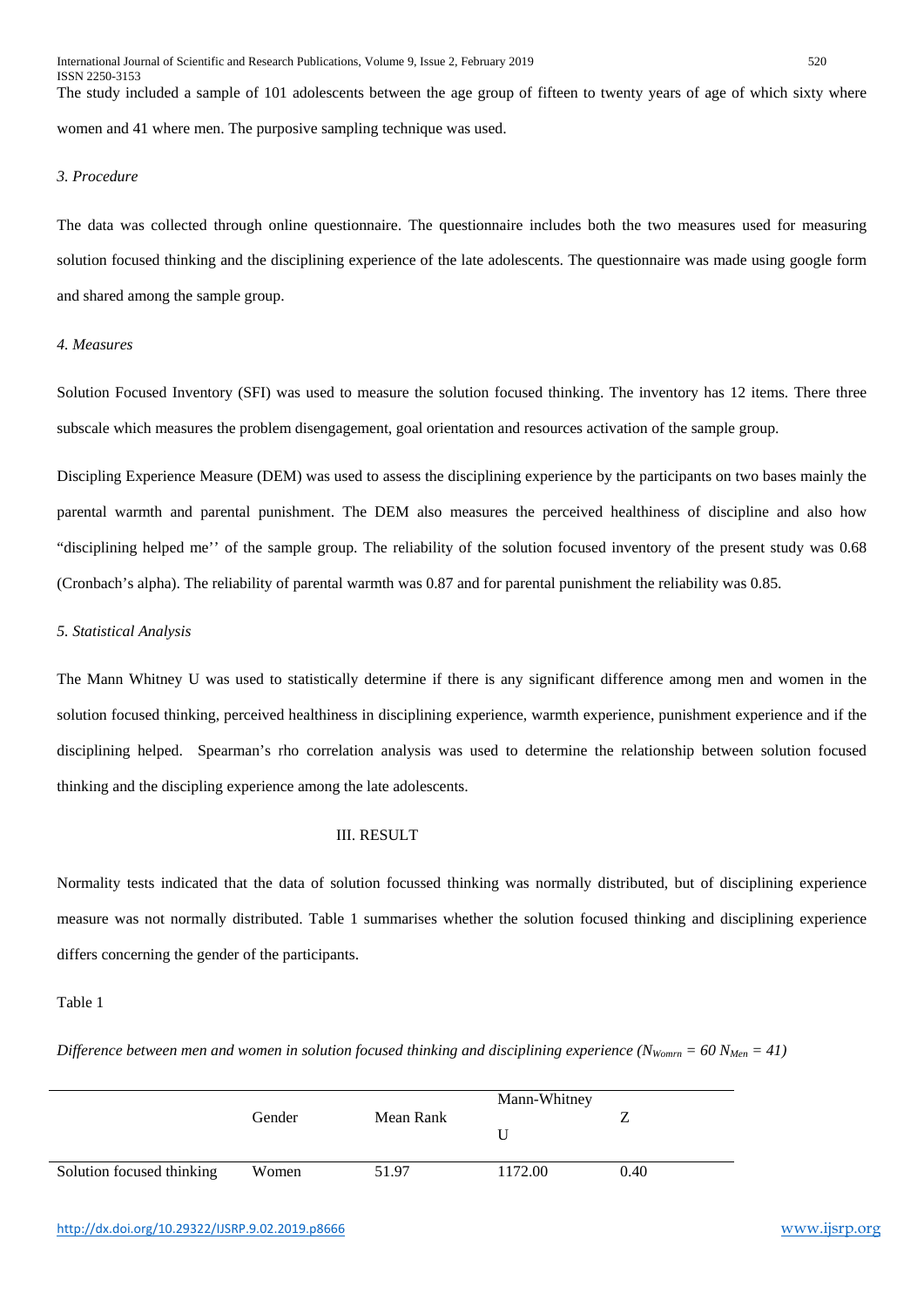International Journal of Scientific and Research Publications, Volume 9, Issue 2, February 2019 521 ISSN 2250-3153

|                        | Men   | 49.59 |         |      |  |
|------------------------|-------|-------|---------|------|--|
| Perceived Healthiness  | Women | 51.43 | 1204.00 | 0.19 |  |
|                        | Men   | 50.37 |         |      |  |
| Warmth experience      | Women | 55.58 | 955.50  | 1.90 |  |
|                        | Men   | 44.30 |         |      |  |
| Punishment experience  | Women | 47.14 | 998.50  | 1.60 |  |
|                        | Men   | 56.65 |         |      |  |
| Disciplining Helped me | Women | 49.01 | 1110.50 | 0.83 |  |
|                        | Men   | 53.91 |         |      |  |

Not Significant

Mann Whitney U test showed that there is no significant difference between man and women in solution focused thinking, perceived healthiness in the disciplining experiences, warmth experiences, punishment experiences, and in the feeling that disciplining helped.

Correlation analysis was used to find out if there is a significant relationship between the solution-focused thinking and the disciplining experiences among the adolescents.

Table 2

*Correlation analysis which shows the relationship between solution focused thinking and disciplining experience*  $(N = 101)$ 

| S1             |                              | Quartiles |        |    | 1        | 2       | 3      | $\overline{4}$ |
|----------------|------------------------------|-----------|--------|----|----------|---------|--------|----------------|
| N <sub>0</sub> |                              | I         | Median | Ш  |          |         |        |                |
| 1              | Disciplining Helped me       | 60        | 75     | 90 |          |         |        |                |
| 2              | <b>Punishment Experience</b> | 40        | 52     | 63 | .465**   |         |        |                |
| 3              | Warmth experience            | 61.5      | 68     | 72 | $.507**$ | $.247*$ |        |                |
| 4              | Perceived healthiness        | 7         | 8      | 8  | $.243*$  | .047    | .293** |                |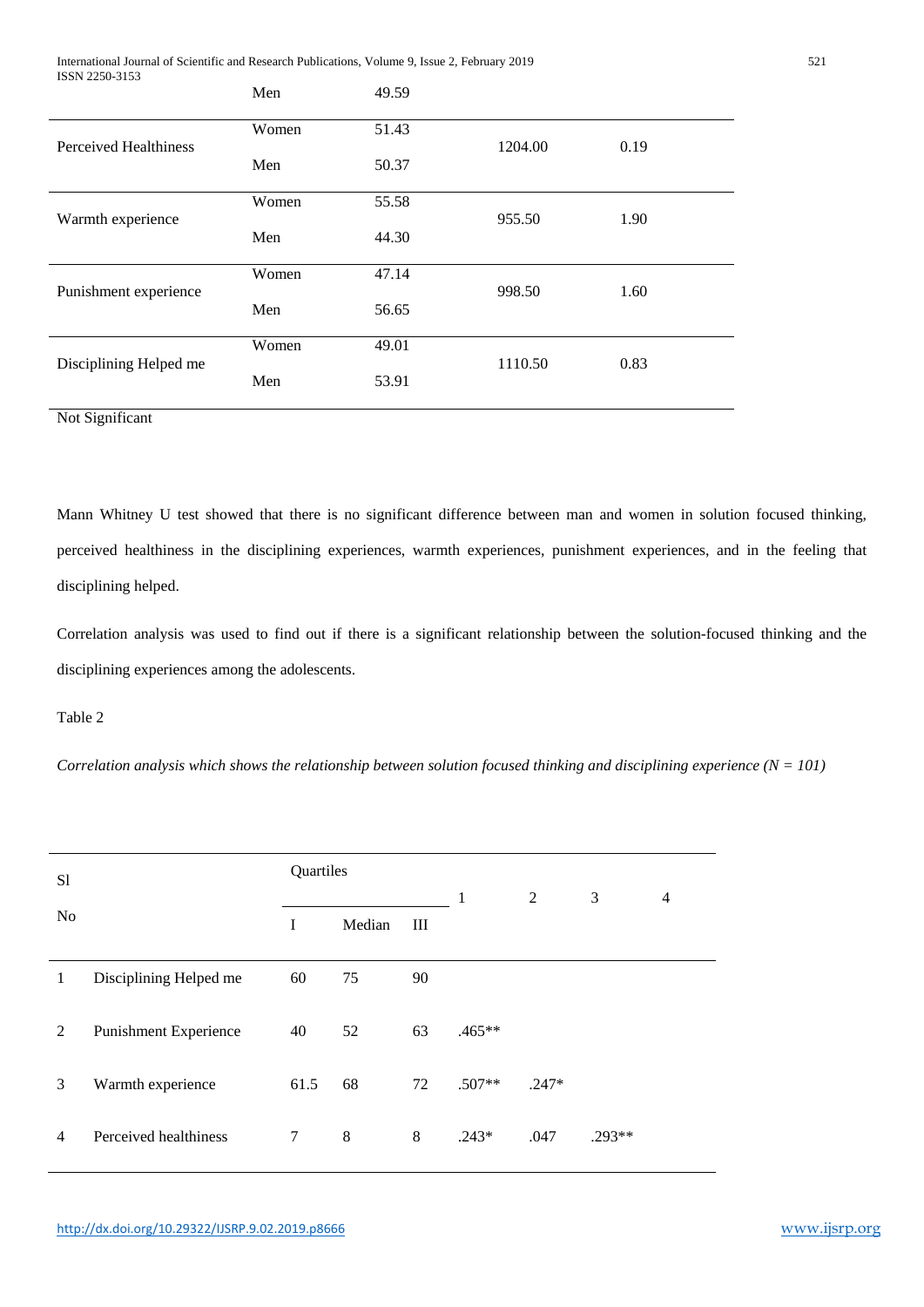| 5 Solution focused thinking 44 49 53 .054 -.013 .131 .008 |  |  |  |  |  |  |  |  |  |
|-----------------------------------------------------------|--|--|--|--|--|--|--|--|--|
|-----------------------------------------------------------|--|--|--|--|--|--|--|--|--|

 $**p < .01, *p < .05$ 

Correlation analysis showed that Solution focused thinking does not have a relationship with disciplining experiences. But there was a moderate positive correlation with the feeling that 'disciplining helped me' and, punishment experience and warmth experience. 'Disciplining helped me' has a weak positive correlation with perceived healthiness in disciplining experience. It is surprising to see that the warmth experience and punishment experience has a positive correlation. It is interesting to see that perceived healthiness in disciplining experience is correlated with warmth experiences and is not correlated with punishment.

# IV. DISCUSSION

Results showed that solution focused thinking is not influenced by the disciplining experiences of the adolescents. In solution focused thinking the decisions one make depends on the values the person holds. For solution focused thinking the mental health of the person is very important. It works better and faster for the people with positive cognition. The person should be able to manage the problems with the resources they have. The values, the mental wellness and positive orientation are practices one develops from childhood which are brought about by parents (Keeney, 1944). Though solution focused thinking is not directly correlated with the disciplining experience of the adolescents, the parental disciplining techniques and style have an indirect effect on the solution focused thinking of the person.

Adolescents think that parental warmth is healthy. This is because the disciplining techniques used by parents can be effective depending on the perception the children have on the disciplining experience. It is common that the adolescents tend to find parental warmth to be healthier and more appropriate for disciplining them. As parental warmth is a part of inductive parenting techniques which involves explaining calmly to the child about the bad behaviour and ways to improve it. It is more inclusive of the child. This gives the adolescents a positive perception on the disciplining which leads to acceptance with the parents (Patrick, 2009).

Adolescents think that the punishment experiences are not correlated to healthiness, but results show that punishment experience has a positive correlation with the 'Disciplining helped me' factor. The effects of punishment are hard to understand in the long run. Punishment helps to gaining immediate compliance. It helps in bringing discipline at that particular moment (Newsom et al, 1983; Larzelere, 2000). But studies show that there is strong relationship between punishment in childhood and future antisocial or aggressive behaviour (Gershoff, 2002; Fergusson and Lynskey, 1997; Cohen and Brook, 1995; Mulvaney and Mebert, 2007). Physical punishment also has a relationship with mental health problems like depression, anxiety (Gershoff, 2002). The above situations are when physical punishment is adhered. But studies show that punishment when milder or in terms of verbal punishment which include assertiveness helps in improving the discipline of the adolescents.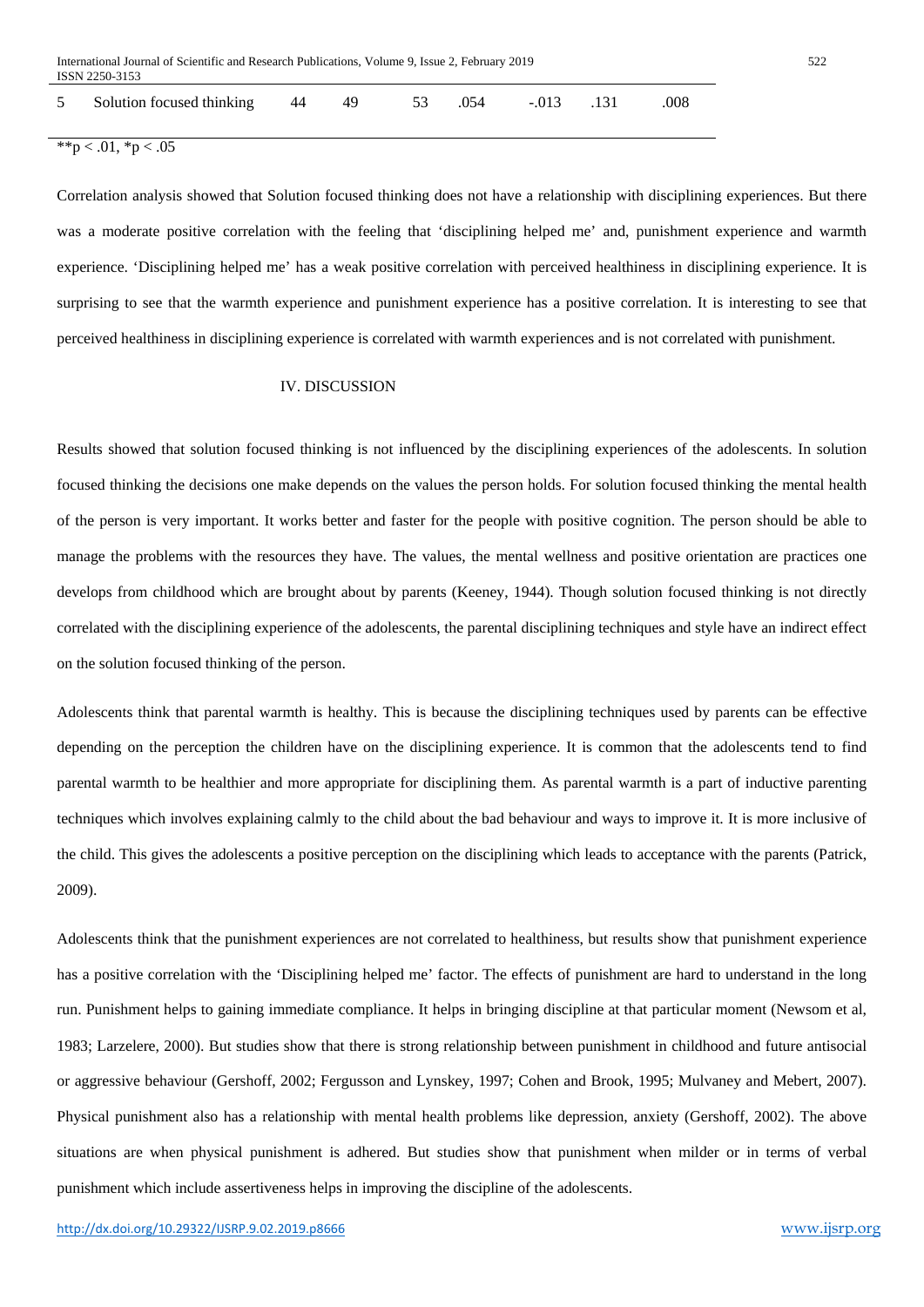#### V. CONCLUSION

The study aimed to understand if the solution focused thinking has a relationship with the disciplining experience. It is understood that disciplining experience has no relationship with the solution focused thinking among the participants of the study. Though there was no direct relationship with the solution focused thinking and the disciplining experience, studies show that these two factors are interlinked. Various factors that induce solution focused thinking are brought about in childhood by parents. Also, solution focused thinking can be acquired during the latter phases of life and need not be induced during childhood. Parents can focus on making the child goal oriented and problem disengaged from childhood, which may lead to later solution focused thinking when they are adults. Findings showed that both punishment and parental warmth have a positive correlation on 'Disciplining helped me'. Parental warmth has a correlation with perceived healthiness of disciplining experience but punishment is not correlated with the same. Both punishment and parental warmth is required for better disciplining of the children. Parents are advised to adopt disciplining techniques that are inclusive of the children (inductive techniques) which is a mixture of both warmth and punishment on appropriate levels.

## **REFERENCES**

Becker, Wesley. (1964). Consequences of Different kinds of Parental Discipline. In Hoffman (Eds.), *Review of child development research* (pp.169). NY, CA: Sage.

Deater-Deckard, K., Lansford, J., Dodge, K., Pettit, G. and Bates, J. (2003) 'The development of attitudes about physical punishment: An 8-year longitudinal study', Journal of Family Psychology, Vol. 17, No. 3, pp. 351-60.

Durrant, J. (2005) 'Corporal Punishment: Prevalence, predictors and implications for child behaviour and development'. In: S.N. Hart (ed.), Eliminating Corporal Punishment: The Way Forward to Constructive Child Discipline. Paris: UNESCO, pp. 49-90.

Durrant, J. (2006) Researching the Prevalence of Corporal Punishment of Children: A Working Paper (unpublished manuscript). Winnipeg: University of Manitoba, Department of Family Social Sciences.

Gershoff, E. (2002) 'Parental Corporal Punishment and Associated Child Behaviours and Experiences: A Meta-Analytic and Theoretical Review', Psychological Bulletin, Vol. 128, pp. 539-79.

Keeney, Ralph.L.(1944). *Value Focused Thinking.* United States.